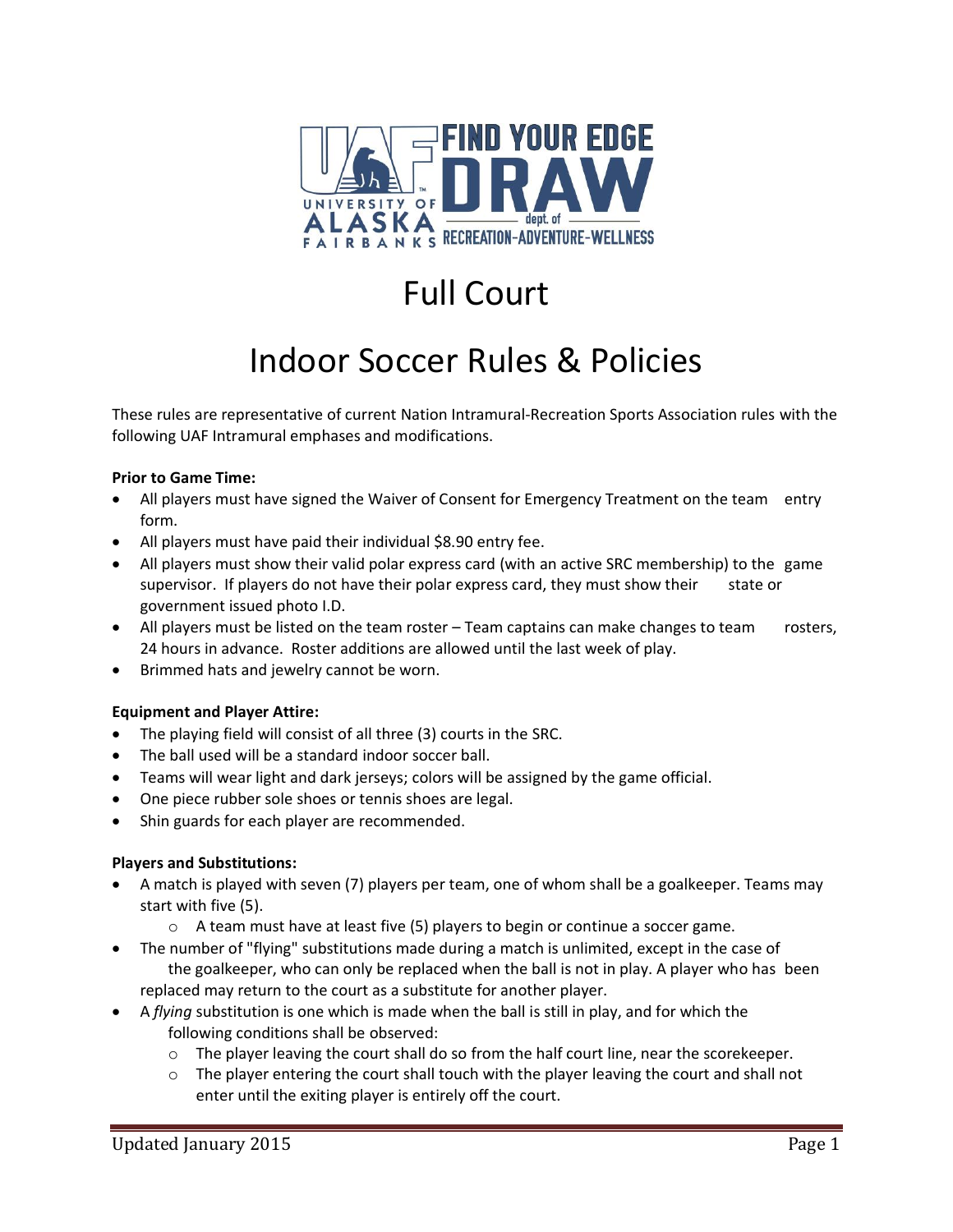• A substitute shall be subject to the authority and jurisdiction of the referees whether called upon to play or not.

#### **Time Limitations:**

- Game time is game time. If a team is not ready for play within ten (10) minutes the game is forfeited. One point will be given to the opposing team for every three (3)minutes your team does not meet the minimum requirement.
- Two (2) seventeen (17) minute running clock halves, with a three (3) minute half-time.

#### **Kick-ins:**

- When the ball crosses entirely over the touchlines it shall be kicked back into the game, in any direction, from the place where it crossed the touchline by a player of the opposing team to that of the player who last touched it. The ball must be stationary on the touchline, before being kicked in.
- The kicker cannot play the ball a second time until it has been touched by a player.
- The players of the opposing team must be at least five (5) meters away from the spot where the kick-in is being taken.

#### **Free Kicks, Goalie Throws and Corner Kicks:**

- A goal can be scored against the offending team on a direct free kick.
- A goal cannot be scored unless the ball has been played or touched by a player other than the kicker before passing through the goal on an indirect free kick.
- A shot on goal received saved by the goalkeeper can be thrown or rolled directly into play beyond the penalty area, from a point within the penalty area, by the goalkeeper. The throw must not go past half-court without first touching another player or the court on the goalkeeper's half of the field. A goal cannot be scored from this throw.
- When the ball crosses over the goal line, having been played last by the defending team, a member of the attacking team shall kick the ball at the nearest corner. A goal may be scored from such a kick.
- A goalkeeper has three (3) steps to put it back the ball in play, once they have picked up the ball. A keeper cannot bounce the ball or put it down and pick it up again - resulting in an indirect free kick.
- Goalies can take 3 steps with the ball and must release it within six (6) seconds.

#### **Penal Offenses:**

- The following will result in a direct free kick:
	- o Charging an opponent violently or dangerously
	- o Charging an opponent from behind
	- o Handling the ball
	- o Holding an opponent
	- o Striking or attempting to strike an opponent
	- o Pushing an opponent
	- o Tripping an opponent
	- o Kicking or attempting to kick an opponent
	- o Jumping at an opponent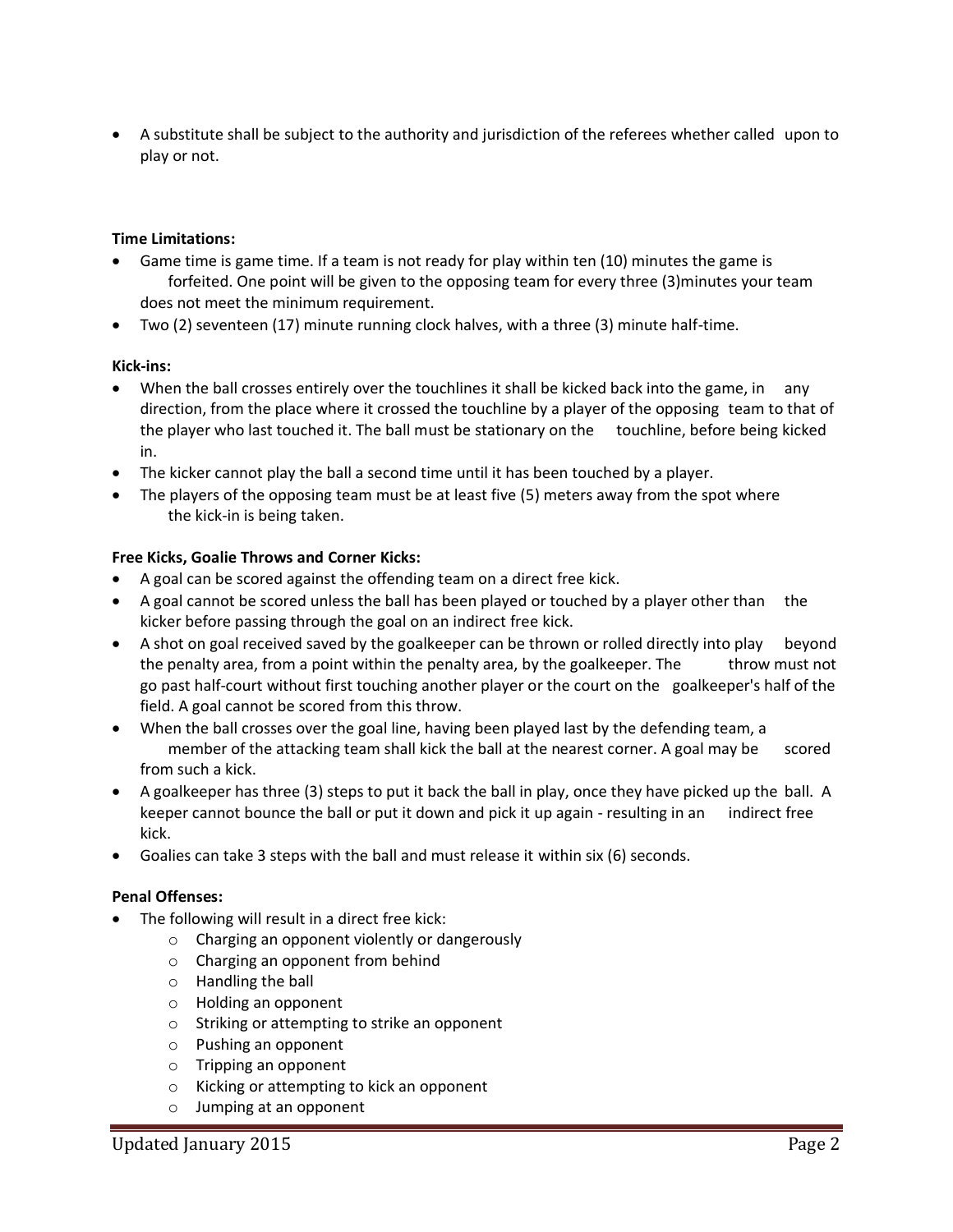- $\circ$  Slides attempting to play the ball, touching an opponent or not (sliding tackle)
- A penal offense by the defense in their own penalty box will result in a penalty kick.
- Malicious penal offenses may result in a yellow card; repeated offenses may result in a red card which is an automatic ejection.
- Penalty kicks will be taken from the top of the penalty arc.
- **Penalty Kicks:**
	- After each half, the teams immediately go to penalty kicks. Penalty kicks are taken at the same goal toward which each team was attacking.
	- Both teams take their allotted penalty kicks at the same time.
	- One penalty shot will be awarded for each foul and/or infraction.
	- Penalty shots will take place immediately following the penalizing offense by a player designated by the team (usually the player on the receiving end of the penalizing offense).
	- Penalty shots are spot kicks and will be taken from a designated spot approximately 31 feet from each goal line.
	- The kicker has only one attempt to score.
	- The goalie may not move forward from the goal line until the ball has been kicked. The goalie may only move laterally prior to the ball being kicked. The goalie may also not leave the goal area during the penalty shots, unless he/she is taking the penalty kick or being substituted for a teammate.
	- Tiebreaker If at the end of the game the score is tied, a sudden death shootout will occur. The shooting order begins from the first player listed on the roster. If the score is tied after the first player from each team shoots, the second player will shoot. This will continue until one team scores and the other team does not. Once again, all players must shoot before anyone shoots a second time.

## **Disciplinary Cards and Ejections:**

- Yellow Caution Card A player who receives a yellow caution card shall sit out the remainder of the half and cannot be replaced by a substitute. Two yellow cards for the same player equals an ejection from the game. If a team receives 3 cautions in one game, the game shall be ended and the opponent given the win by score or forfeit if the offending team is ahead.
- Red Card- A player who receives a red card at any point in the game will be immediately ejected and suspended until they have had a disciplinary meeting with the Wellness Coordinator.

\*\*If a player is ejected from a game, they must schedule and attend a disciplinary meeting before they can participate in **any intramural sport.**

## **Tie Breaker:**

- One five (5) minute sudden death overtime period is played.
- If the game is still tied after overtime, five (5) players from each team take a penalty kick.
- If the game is still tied after the above two events, then a sudden death shoot out will take place. Everyone, including the goalie, must take a shot before a player can kick a second time.

## **Protests:**

Based on rule interpretations - must be made AT THE TIME OF THE INCIDENT and before action continues. The team representatives of their respective teams are responsible for notifying the game official/supervisor at the time of the dispute that a protest is being filed, and that all necessary information concerning the dispute be recorded by the official/supervisor on the official scorecard. It shall be announced that the game is being played under protest.